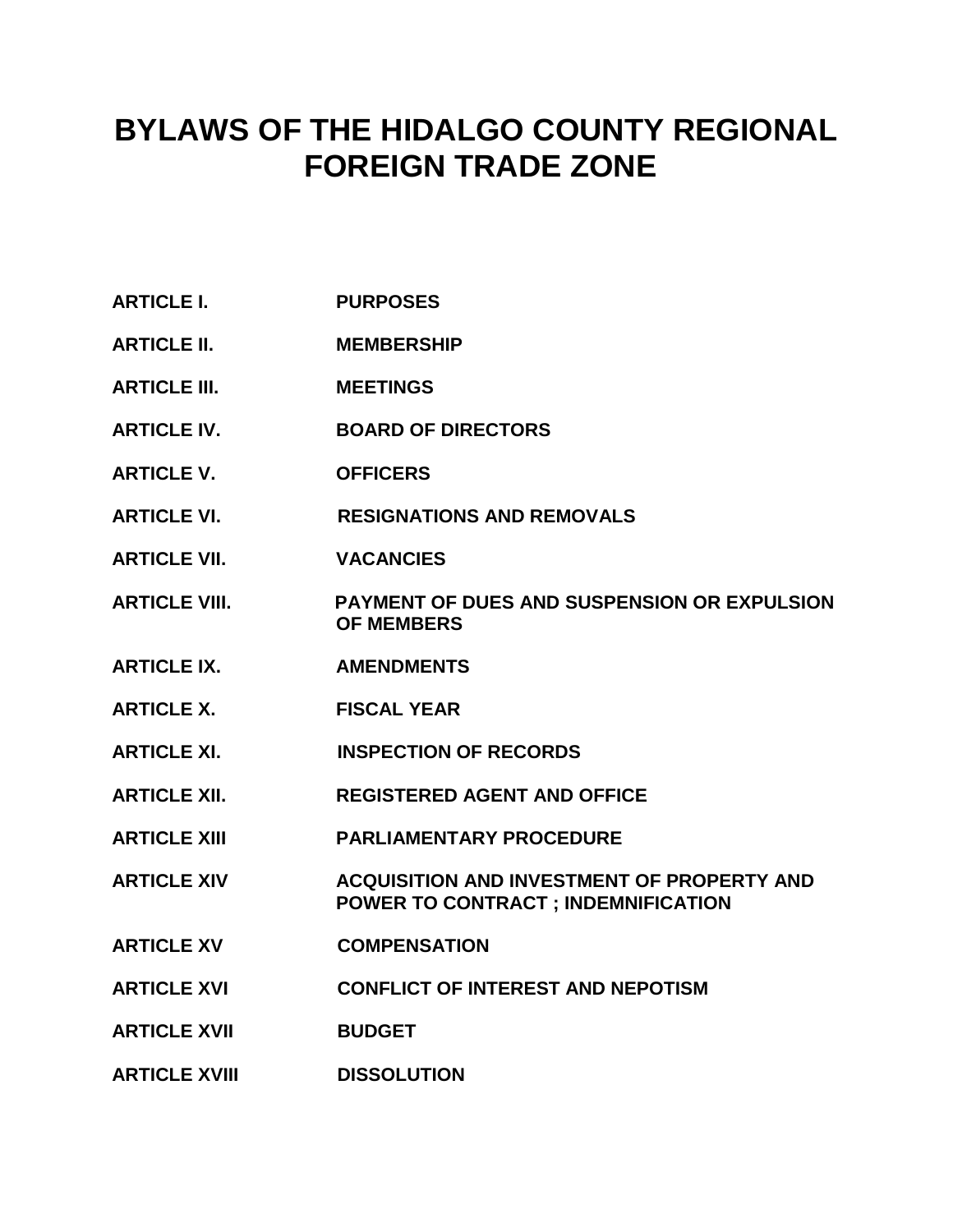## **ARTICLE I. PURPOSES**

A. The Hidalgo County Regional Foreign Trade Zone (the "Corporation") is organized and shall be operated exclusively as a business league, is not organized for profit, and no part of the net earnings will inure to the benefit of any private shareholder or individual, within the meaning of 26 U.S. Code, Section 501(c)(6*)* of the Internal Revenue Code of 1986, as amended (or corresponding provisions of any subsequent federal tax laws); hereinafter referred to as Section 501(c)(6), and within such limits, to operate as a foreign trade zone (the "HCRFTZ") in accordance with applicable state and federal statutes for the following purposes:

- 1. To promote the competitiveness of businesses within HCRFTZ;
- 2. To promote activities involving domestic operations within the HCRFTZ;
- 3. To facilitate and expedite trade, retain and create jobs, encourage investment, manufacturing and logistics within the HCRFTZ;
- 4. Improve business conditions of international commerce within the meaning of Section 501(c)(6);
- 5. Improving channels of communication and understanding between the municipalities of Donna, Pharr, Edinburg, Weslaco, and the County of Hidalgo and their executive departments and agencies, and HCRFTZ operators and users;
- 6. Promoting, stimulating and improving the HCRFTZ and its usage as an integral and valuable tool in the international commerce of the United States.

B. Notwithstanding any other provision of these Bylaws, the Corporation shall not carry on any other activities not permitted to be conducted or carried on by an organization exempt from federal income tax under Section 501(c)(6).

#### **ARTICLE II. MEMBERSHIP**

- A. Membership shall be restricted to the following entities:
	- i. City of Donna
	- ii. City of Weslaco
	- iii. City of Edinburg
	- iv. City of Pharr
	- v. Hidalgo County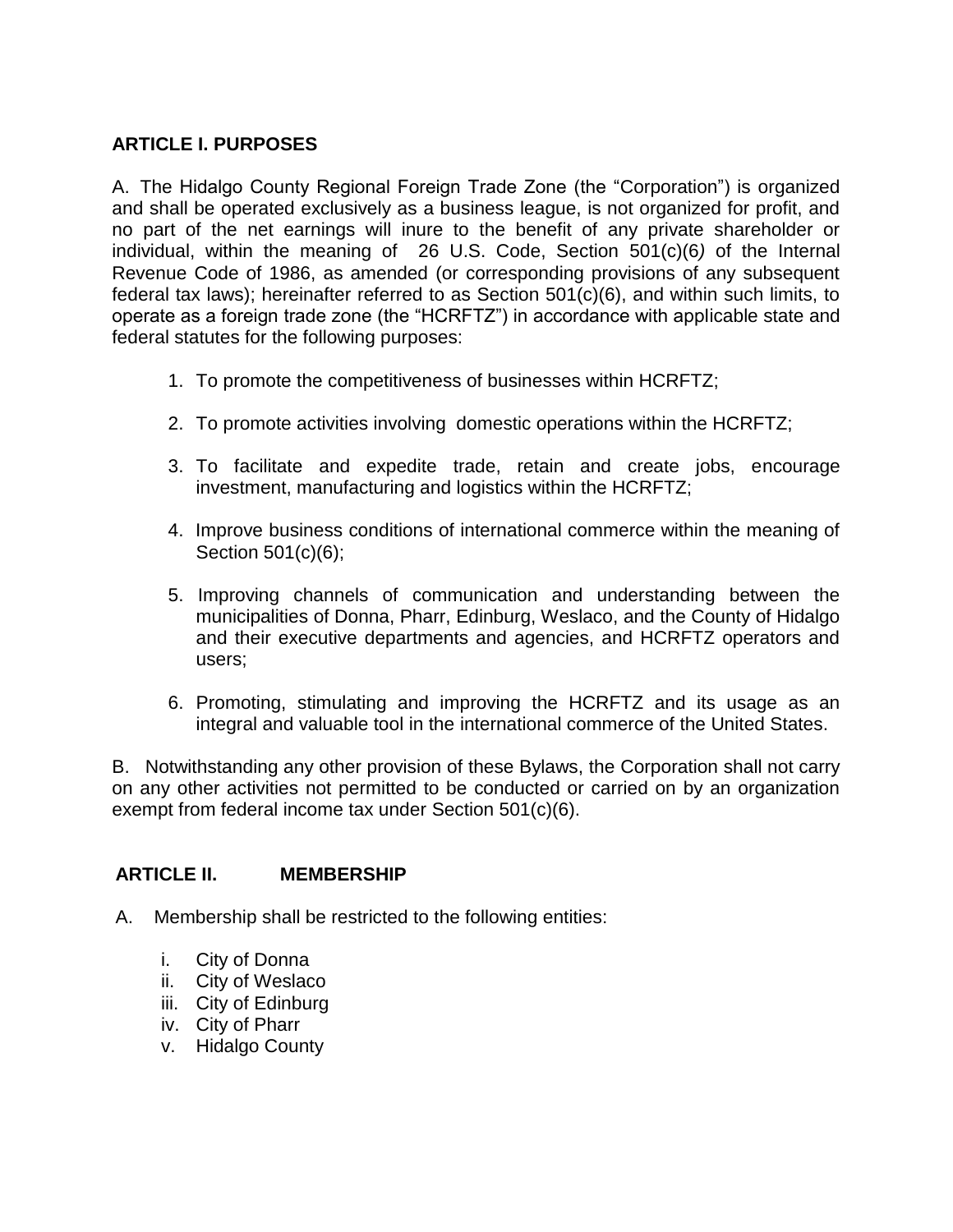B. Each Member has a single vote with respect to matters put to the Members for a vote. Member's voting rights are limited to:

- i. Approval of any fundamental action as such term is defined in Section 22.164 of the Texas Nonprofit Corporation Law; and
- ii. Any other matter the Board of Directors opts to put to the Members.

The Members as a group do not vote, however, on the appointment of Directors, which are appointed as set forth in Article IV below.

#### **ARTICLE III. MEETINGS**

A. Board of Directors Meetings. The Board of Directors shall meet quarterly, or more frequently as necessary, to conduct its affairs. In the event that such quarterly meeting is omitted by oversight or otherwise on the date herein provided for, the Board of Directors shall cause a meeting in lieu thereof to be held as soon thereafter as convenient, and any business transacted at such meeting shall be valid. Such subsequent meeting shall be called in the same manner as provided for the quarterly meeting.

B. Annual Meeting of Members. Annual meetings of the Members shall be held each year during the fourth quarter of the year (or at such other time as may be determined by the Chairman of the Board of Directors). The annual meeting of the Members may be held immediately before a meeting of the Board of Directors. As each Member has the right to appoint at least one Director (and as it is anticipated that the mayor or county judge of each Member entity, who is a Director, would also represent the Member at the Annual meeting), the Board of Directors may opt not to hold an annual meeting of the Members unless either (i) there is a matter to be voted on by the Members at that year's meeting or (ii) two Members request in writing a meeting of the Members.

C. Special Meetings of Board or Members. Special meetings of the Board of Directors or of the Members shall be held whenever called by the Chairman of the Board or by a majority of the Board of Directors. If not specified, a meeting will be deemed to be a meeting of the Board of Directors. Special meetings of the Members shall also be held whenever called by a majority of the Members.

D. Notice of Meetings. Written notice of all meetings of the Board of Directors stating the time, place and purposes for which such meeting is called, shall be given by or at the direction of the Chairman of the Board or Vice Chairman of the Board by mail and/or electronic transmission to each Director. Written notice of any special meeting of the Members stating the time, place and purposes for which such meeting is called, shall be given by or at the direction of the Chairman of the Board or by a Member calling such meeting to each Member. All meetings, notices and deliberations must be in compliance with the Open Meetings Act as set forth in Chapter 551 of the Texas Government Code.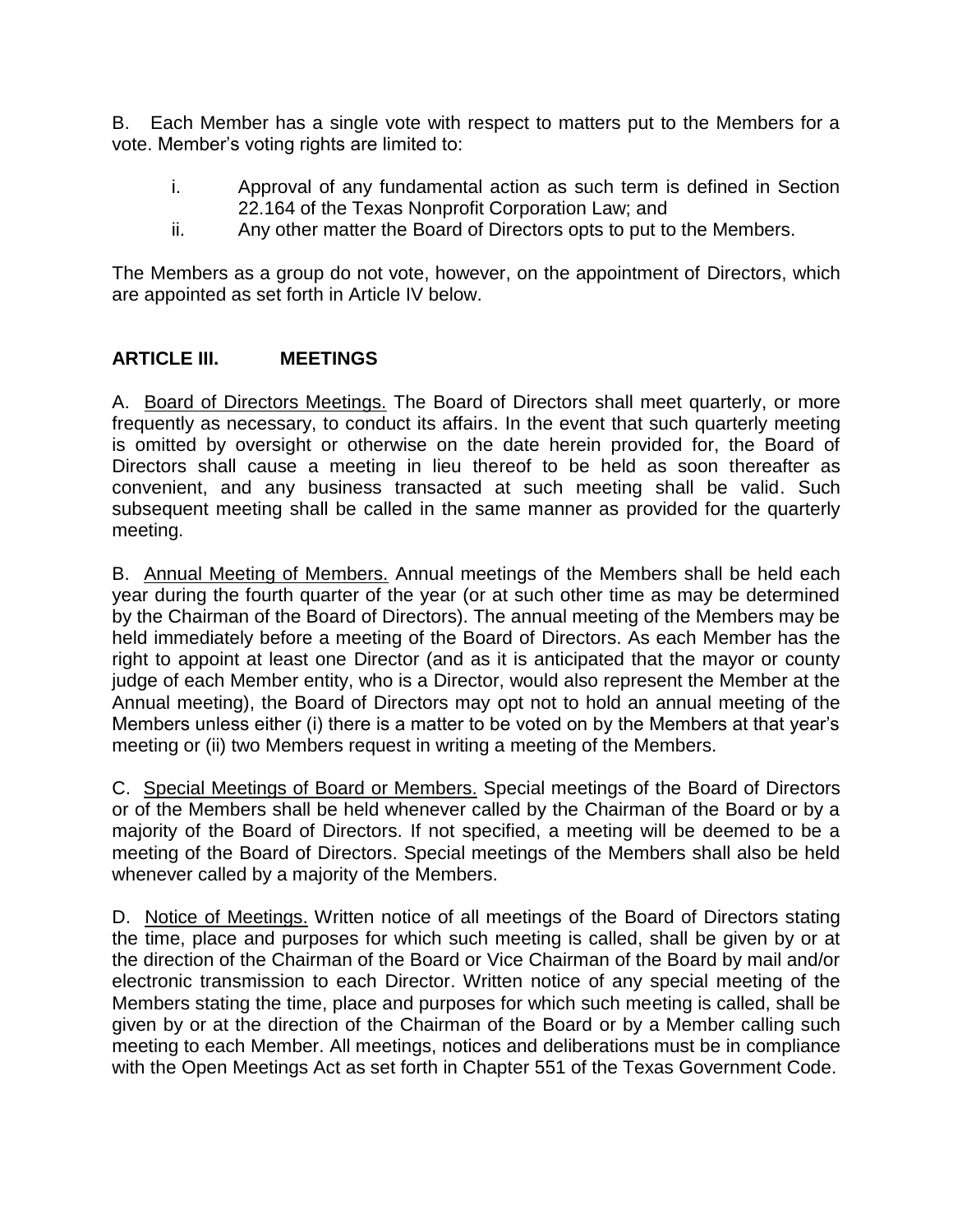E. Quorum; Voting. At any meeting of the Board of Directors a majority of all voting Directors shall constitute a quorum for the transaction of business. At any meeting of the Members, a majority o f the Members shall constitute a quorum for the transaction of business. When a quorum is present at any meeting, a majority of the vote of those present shall be required for the passage of any motion, resolution or other matter put to a vote unless a higher percentage is required by these Bylaws. Unless the provision expressly provides that it is a vote of a certain percentage of all Directors or all Members, a provision calling for the vote of a certain percentage of the Board of Directors or of the Members shall mean a vote of that percentage of the Directors or Members, as the case may be, present at a meeting at which a quorum is present.

# **ARTICLE IV. BOARD OF DIRECTORS**

A. Number: The Board of Directors shall consist of six (6) Directors, or such other number not less than three (3) as may be determined from time to time by a threefourths (3/4<sup>ths</sup>) vote of the Board of Directors; provided, however, that the number of Directors shall at least equal the number of Members.

B. Qualification; Term: Except as otherwise specified herein, each Director must be the Mayor or County Judge of a Member or, with respect to the sixth slot on the Board of Directors, a City Commissioner of the City of Weslaco. The initial Board of Directors is comprised of persons holding the following offices:

- i. Mayor, City of Weslaco
- ii. Mayor, City of Edinburg
- iii. Mayor, City of Pharr
- iv. Mayor, City of Donna
- v. County Judge, County of Hidalgo
- vi. City Commissioner, City of Weslaco

Each person's term as a Director shall end upon the end of such person's service in the office set forth above. With respect to the positions on the Board of Directors held by the officials listed in i. through v. above, the next person holding such office for the respective city or the county shall, without other action by the Board of Directors, become the next Director holding such position immediately upon taking such office. The sixth slot, which may only be held by a Weslaco City Commissioner, will be appointed by the City Commission of Weslaco, and such person shall hold the sixth slot on the Board of Directors until the earlier of the end of such person's service as a city commissioner of the City of Weslaco or the appointment by the City Commission of Weslaco of a different City Commissioner to such Director's slot. In the event of a vacancy, in accordance with Article VI and VII below, only the governing body of the respective Member may appoint a replacement to a Director's slot on the Board.

C. Management. The business and affairs of the Corporation shall be managed by the Board of Directors. The Board of Directors shall have the power to delegate its authority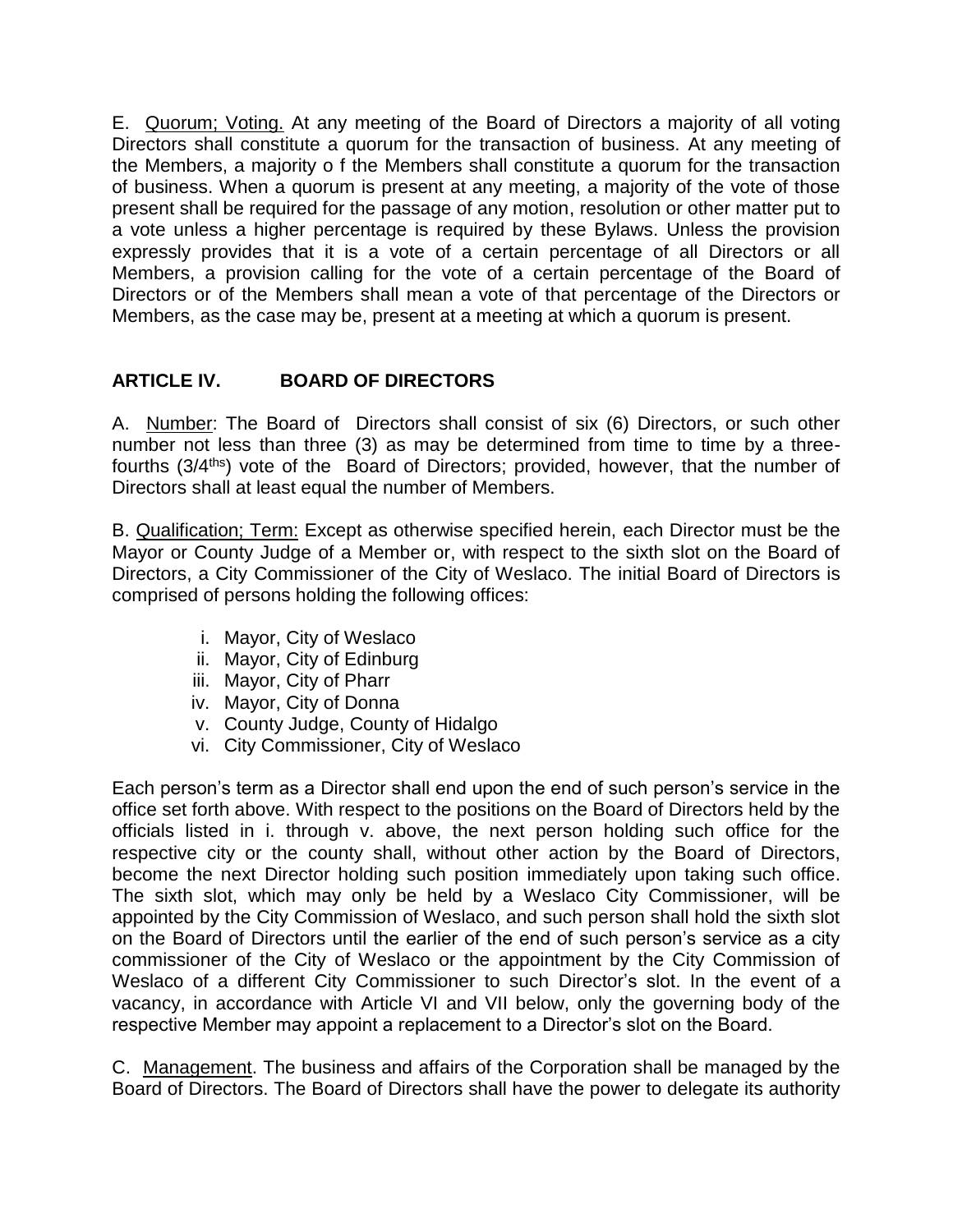over the day-to-day management of the Corporation to any officer or agent upon such terms as the Board of Directors shall determine, including to an Executive Director. The Board of Directors shall establish the policies of the Corporation and oversee the administration of the HCRFTZ by the Executive Director. The Board shall interpret these Bylaws when necessary. The Board shall decide on any matter that may be referred to it by the Chairman of the Board, Vice Chairman of the Board, Secretary/Treasurer, or by written communication and /or electronic transmission signed by any Director.

D. Initial Delegation to County. The County of Hidalgo will conduct the initial management of the Corporation. Such management services shall be provided through the Office of the Hidalgo County Judge or such other personnel as deemed appropriate by the County Judge. The County of Hidalgo shall be (i) compensated by the Corporation for its services at a rate agreed upon by the County of Hidalgo and the Board of Directors, (ii) reimbursed by the Corporation for any expenses and (iii) indemnified by the Corporation for its actions to the fullest extent allowed by law.

E. Executive Director. At such time as the County determines it is necessary to hire staff to conduct the business of the Corporation or otherwise declines to provide management services, the Board of Directors shall employ an Executive Director to serve as the Chief Operating Officer of the HCRFTZ. The Executive Director may employ, with the concurrence of the Board of Directors, such other full-time employees as may be necessary to conduct the business of the HCRFTZ. The Board of Directors shall control and approve funding for staff salaries. The Executive Director shall serve at the pleasure of the Board of Directors and pursuant to the terms of the Executive Director's written contract with the Corporation. The Executive Director shall supervise and control all of the business and affairs of the HCRFTZ and such duties as may be prescribed by the Board of Directors from time to time.

D. Attorney. The Board of Directors shall employ an attorney to represent the Corporation and advise the Board on all legal issues coming before the Board of Directors. The attorney must be independent of all Member entities and shall report directly to the Board of Directors. The Board of Directors shall approve funding, rate of pay and all other terms of the contract for the attorney.

E. Audit. An audit shall be conducted by a certified public accountant annually in accordance with standard accounting procedures. Said audit will be prepared in cooperation with the Hidalgo County Auditor. The Board of Directors shall select the accounting firm for the annual audit and shall approve funding, rate of pay and all other terms of the contract for the firm.

## **ARTICLE V. OFFICERS**

A. Corporate Officers. Except as otherwise provided in these Bylaws or by the Board of Directors, each officer is elected by the Board of Directors. The officers of the Corporation shall consist of: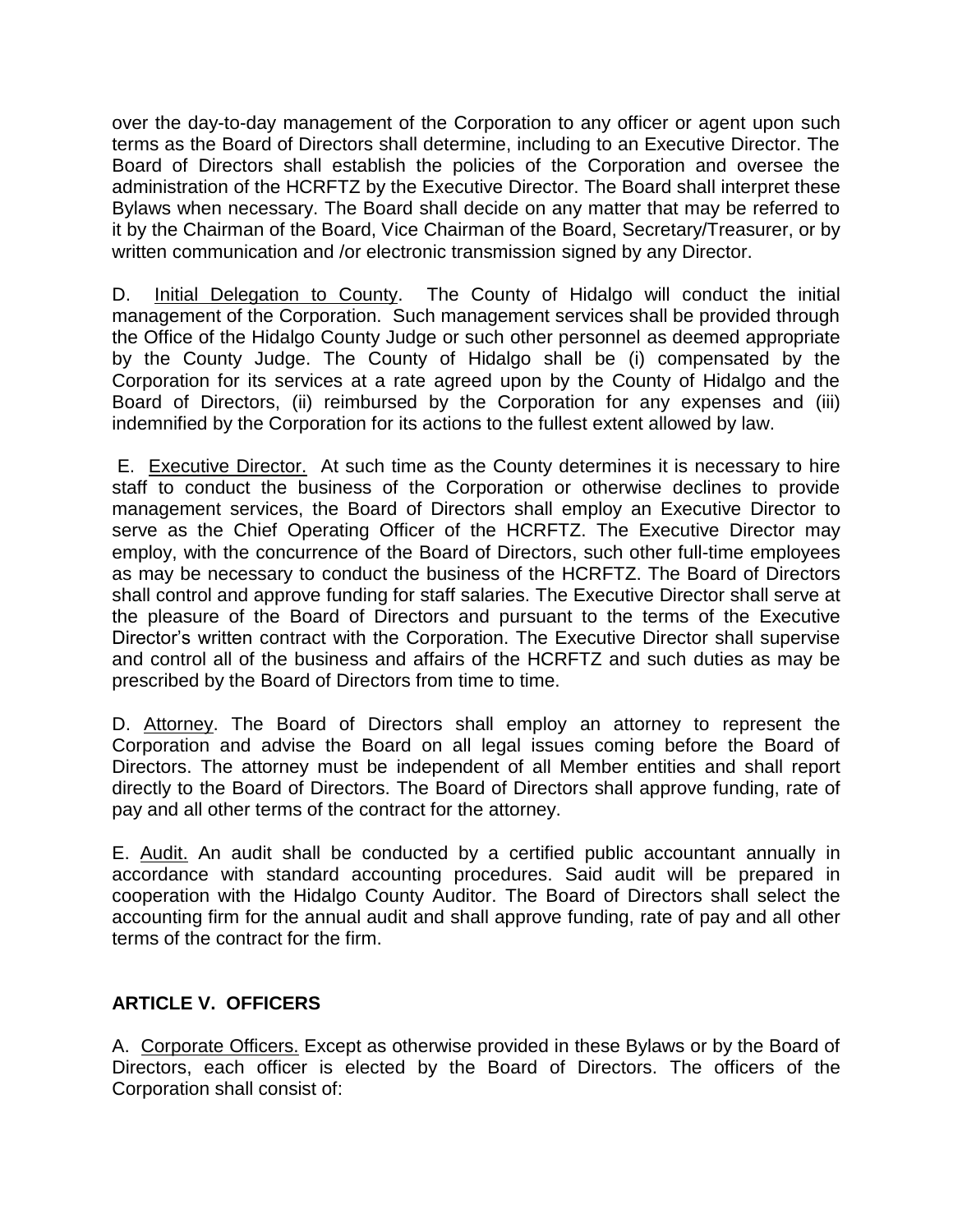- i. Chairman of the Board (also known as the Chief Executive Officer or the President),
- ii. Vice Chairman of the Board (also known as the Vice President),
- iii. Secretary/Treasurer;
- iv. Executive Director (also known as the Chief Operating Officer), if any, and
- v. such other officers as the Board of Directors, shall, from time to time, deem necessary.

B. Term and Election. Other than the Executive Director, only a Director may be an officer. Each officer shall hold office until the first to occur of:

- i. the election of a successor to such office by the Board of Directors;
- ii. the end of such officer's term on the Board of Directors (except with respect to the Executive Director); or
- iii. until such officer's death, resignation or removal.

The Board of Directors may, but is not required, to hold elections of officers annually.

C. Chairman. It shall be the duty of the Chairman of the Board, in such person's capacity as the Chief Executive Officer, and in cooperation with the other officers, to oversee the implementation of the policies established by the Board of Directors. The Chairman of the Board shall enforce the provisions of the Bylaws and directives of the Board of Directors, and shall preside over all meetings of the Board of Directors and of the Members. The Chairman of the Board shall execute necessary agreements and contracts of the HCRFTZ following approval by the Board. The Chairman of the Board shall appoint the members of all committees and task forces and render an annual report to the Members. The Chairman of the Board shall perform all the duties commonly incident to the office and shall perform such other duties as the Board of Directors may designate.

D. Vice Chairman. It shall be the duty of the Vice Chairman of the Board to assist the Chairman of the Board to oversee the implementation of the policies established by the Board of Directors and be responsible for specific assignments delegated by the Chairman of the Board. The Vice Chairman of the Board shall carry out the duties of the Chairman of the Board whenever the Chairman of the Board is unable or unwilling to do so, including executing agreements approved by the Board.

E. Secretary/Treasurer. It shall be the duty of the Secretary/Treasurer to keep a record of all meetings of the Board of Directors and of the Members. The Secretary/Treasurer shall ensure that copies of minutes of all such meetings are prepared and mailed to the Directors as directed by the Chairman of the Board or Board of Directors. The Secretary/Treasurer shall serve as an elected officer, ensure that a list of Members, Directors and officers is maintained, and arrange for the publication of such lists as requested. The Secretary/Treasurer shall: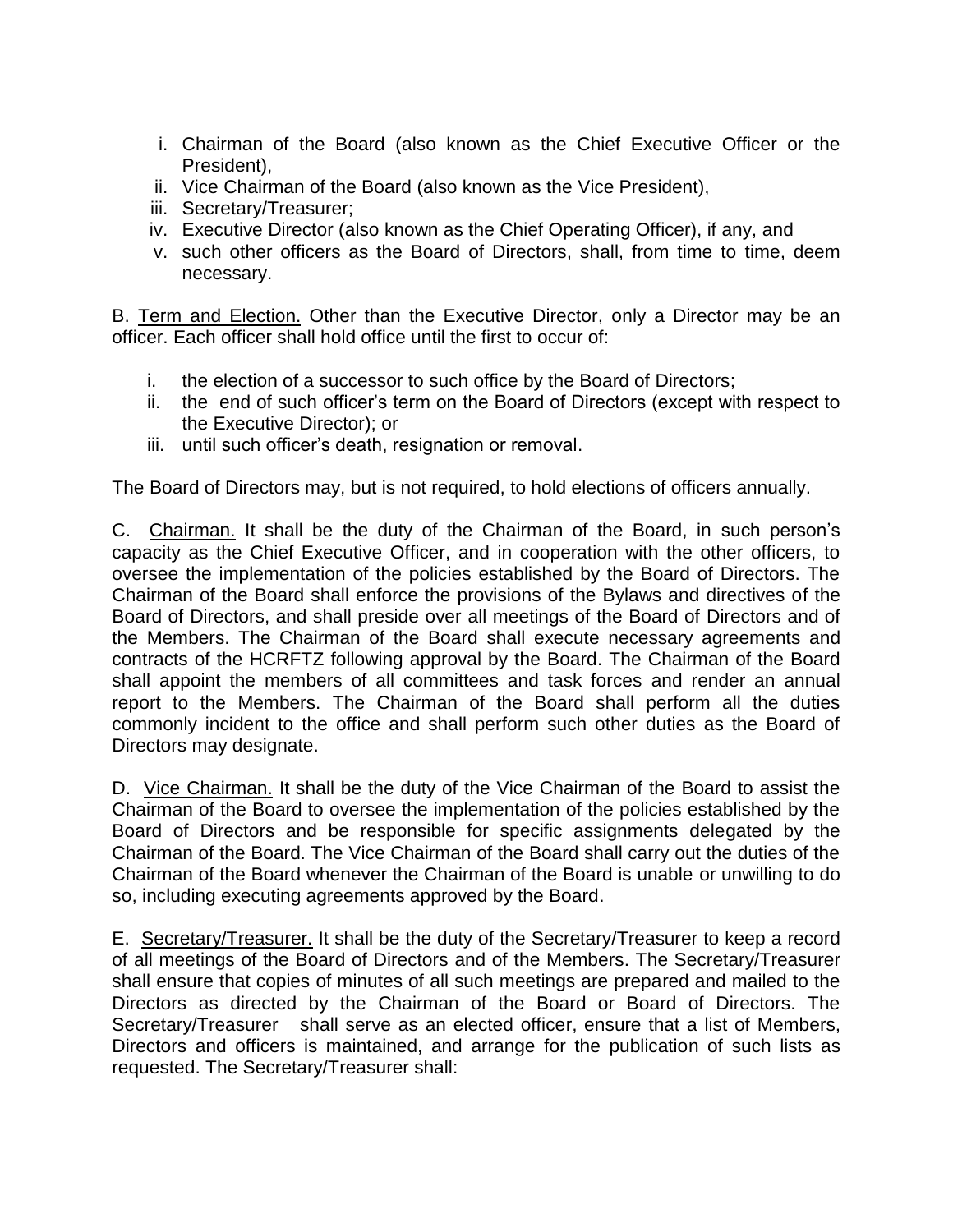- i. cause to be kept full and accurate accounts of receipts and disbursements of the funds of the Corporation,
- ii. cause to be deposited all monies received in the name and to the credit of the Corporation in such depositories as may be designated by the Board of Directors, and
- iii. submit monthly financial reports and quarterly reports to the Board of Directors.

The Secretary/Treasurer shall cause an audit, in accordance with Section IV.E. above, to be conducted annually in accordance with generally accepted accounting standards and provide the audit report to the Board of Directors not later than 30 days after receipt from the independent auditor.

F. Other Officers; Additional Duties. Officers shall have such authority and perform such duties in the management of the Corporation as are provided in these Bylaws or as may e determined by resolution of the Board of Directors not inconsistent with these Bylaws.

## **ARTICLE VI. RESIGNATIONS AND REMOVALS**

A. Any Director may resign as a Director and/or officer at any time by giving written notice to the Board of Directors. Any such resignation shall take effect at the time specified therein, or, if the time be not specified therein, upon its acceptance by the Board of Directors.

B. Any Director may be removed for cause from such person's position as a Director if the person misses three (3) consecutive meetings without a valid excuse. Written notice of such removal shall be sent to the governing body of the Member having the right to appoint a successor, informing the Member of the termination of such person's position as a Director and requesting that the elected body of the Member appoint another elected official who is a member of the governing body to fill the remainder of the term as Director in accordance with Article VII below.

## **ARTICLE VII. VACANCIES**

A. Directors. As the office of any Director becomes vacant by reason of death, resignation, removal, disqualification, or otherwise, if the office designated in Article IV is not, for any reason, filled by another individual, then the elected governing body of the Member whose slot on the Board of Directors is open shall select an elected official from that Member's elected governing body to fill the Member's open slot on the Board of Directors. The Board of Directors, by a majority vote, shall approve the successor who shall fill such vacancy until the next annual meeting.

B. Officers. Any vacancy occurring in any office of the Corporation by death, resignation, removal, disqualification or otherwise may be filled by the Board of Directors.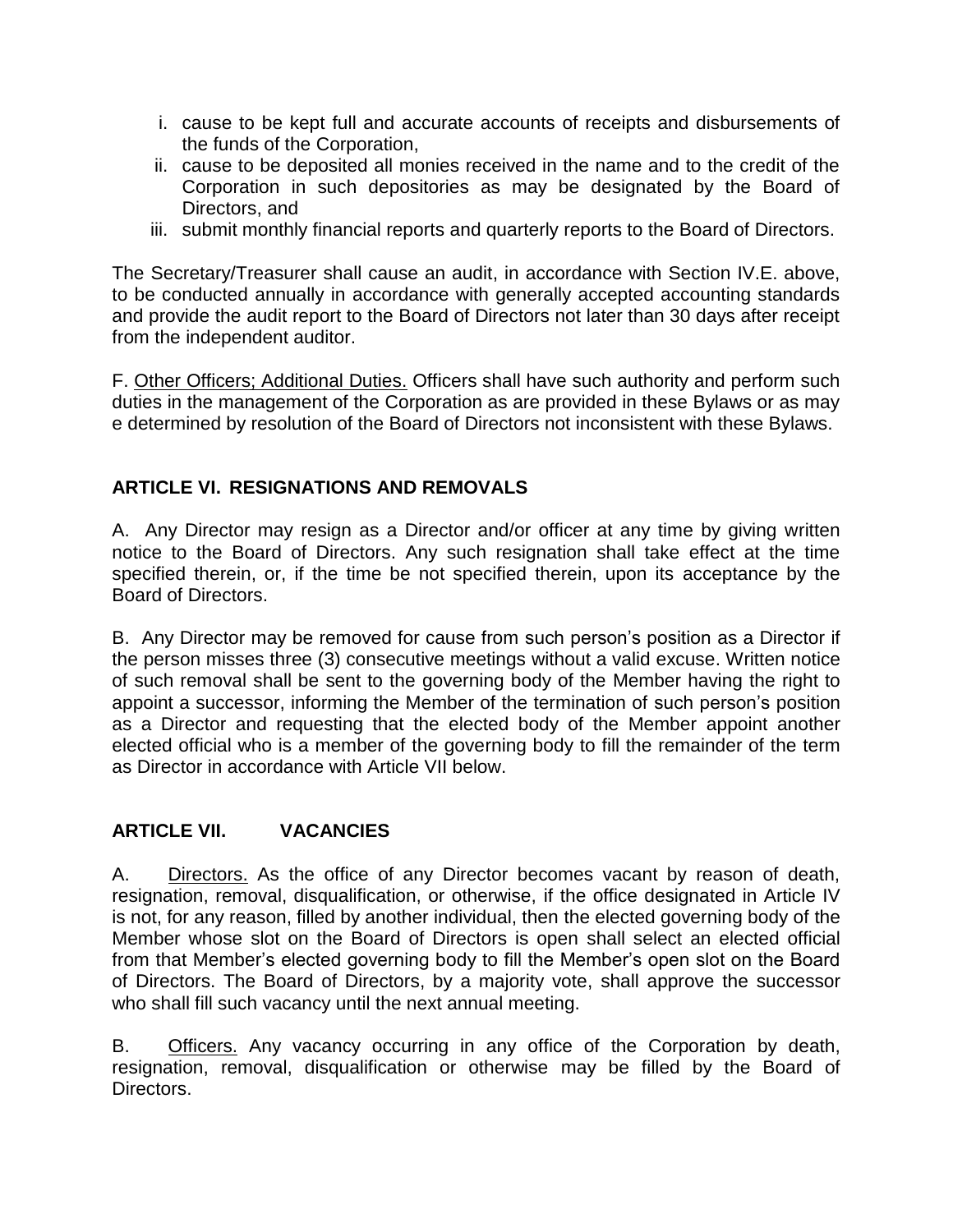#### **ARTICLE VIII. PAYMENT OF DUES AND SUSPENSION OR EXPULSION OF MEMBERS**

A. The amount of annual membership dues and due date for payment of such dues shall be determined by the Board of Directors. The amount of dues and the due date shall be the same for each Member.

B. Written notice of failure to pay dues shall be sent to any Member whose dues remain unpaid after thirty (30) days from the due date. Any Member that has received such written notice whose dues remain unpaid after ninety (90) days from the date due may be expelled from membership and its Director removed by the affirmative three-fourths (3/4<sup>ths</sup>) vote of the Board of Directors.

C. A Member may be suspended or expelled from the Corporation for cause (other than nonpayment of dues) upon the affirmative three-fourths (3/4<sup>ths</sup>) vote of the Board of Directors. The Member shall be given notice of the grounds for removal and an opportunity to be heard by the Board of Directors prior to the vote of the Board of Directors.

D. When a Member is expelled or suspended from the Corporation, the Member's Director (or in the case of Weslaco, Directors) will automatically be removed from the Board of Directors (and a quorum will be determined as if such slot on the Board of Directors did not exist). The Member will not be represented on the Board of Directors and will not be considered to be a Member for purposes of meetings or voting of Members. With respect to any such action pursuant to Section VIII.B. above, once the Member entity pays their fees, then, without the need for further action by the Board of Directors, the Director will be reinstated to the slot on the Board of Directors and the Member will regain their right to vote at a meeting of the Members. With respect to any other expelled or suspended Member, such membership may only be reinstated upon the affirmative a three-fourths (3/4<sup>ths</sup>) vote of the Board of Directors.

## **ARTICLE IX. AMENDMENTS**

These Bylaws may be amended or repealed by a three-fourths (3/4<sup>ths</sup>) vote of the Board of Directors, provided notice of the proposed change is provided in the meeting agenda and a text of the proposed amendment is provided to each Director at least thirty (30) days prior to the meeting.

## **ARTICLE X. FISCAL YEAR**

The fiscal year of the Corporation shall be January 1 through December 31.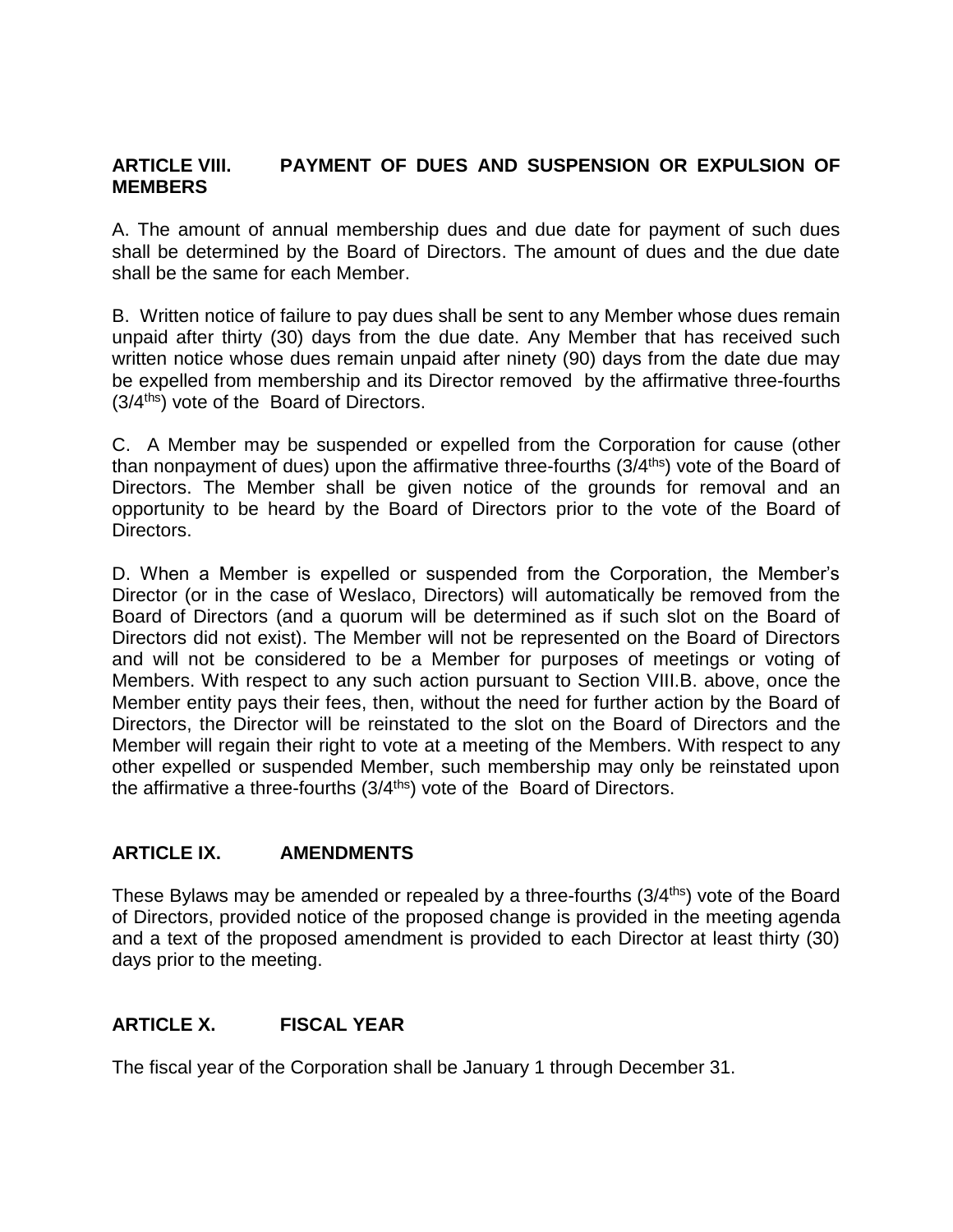## **ARTICLE XI. INSPECTION OF RECORDS**

All books and records of the HCRFTZ shall be open for inspection to any Directors and Members. The public may request records but all responses to said information shall be subject to the terms of the Public Information Act as set forth in Chapter 552 of the Texas Government Code in effect at the time the request is received.

#### **ARTICLE XII. REGISTERED AGENT AND OFFICE**

The Corporation will continuously maintain in the State of Texas a registered office, and a registered agent whose office is identical with such registered office, as required by the Texas Nonprofit Corporation Law. The name of the registered agent and address of the registered office may be changed from time to time by the Board of Directors. Provided the person consents to serve as registered agent, the registered agent shall be the County Judge of the County of Hidalgo.

## **ARTICLE XIII. PARLIAMENTARY PROCEDURE**

The proceedings of Board of Directors and Members meetings shall be governed by, and conducted according to the latest edition of Robert's Rules of Order.

#### **ARTICLE XIV. ACQUISITION AND INVESTMENT OF PROPERTY AND POWER TO CONTRACT; INDEMNIFICATION**

A. The Corporation shall have the power and authority to acquire by purchase, gift or devise any character of property and shall have the power to obtain funds for the purpose of acquiring said property and paying the compensation thereof by issuing bonds or notes or other types of indebtedness.

B. Unless otherwise determined by the Board of Directors, to the extent allowed by law, any contractors of the Corporation will defend, indemnify, and hold harmless the Corporation and its Board of Directors from all damages, costs, expenses, and attorney fees for all claims and suits including claims and suits for death, personal injury and property damage, arising out of, or connected with, the work under the contract whether or not caused in whole or in part by the negligence of the Corporation, its Board of Directors, its agents or employees.

C. The Corporation may purchase, sell, and invest its funds and funds under its control in investments authorized under Subchapter 2256 of the Texas Government Code, otherwise known as the Public Funds Investment Act. The Board of Directors shall adopt, as appropriate, a written investment policy regarding the investment of its funds and funds under its control.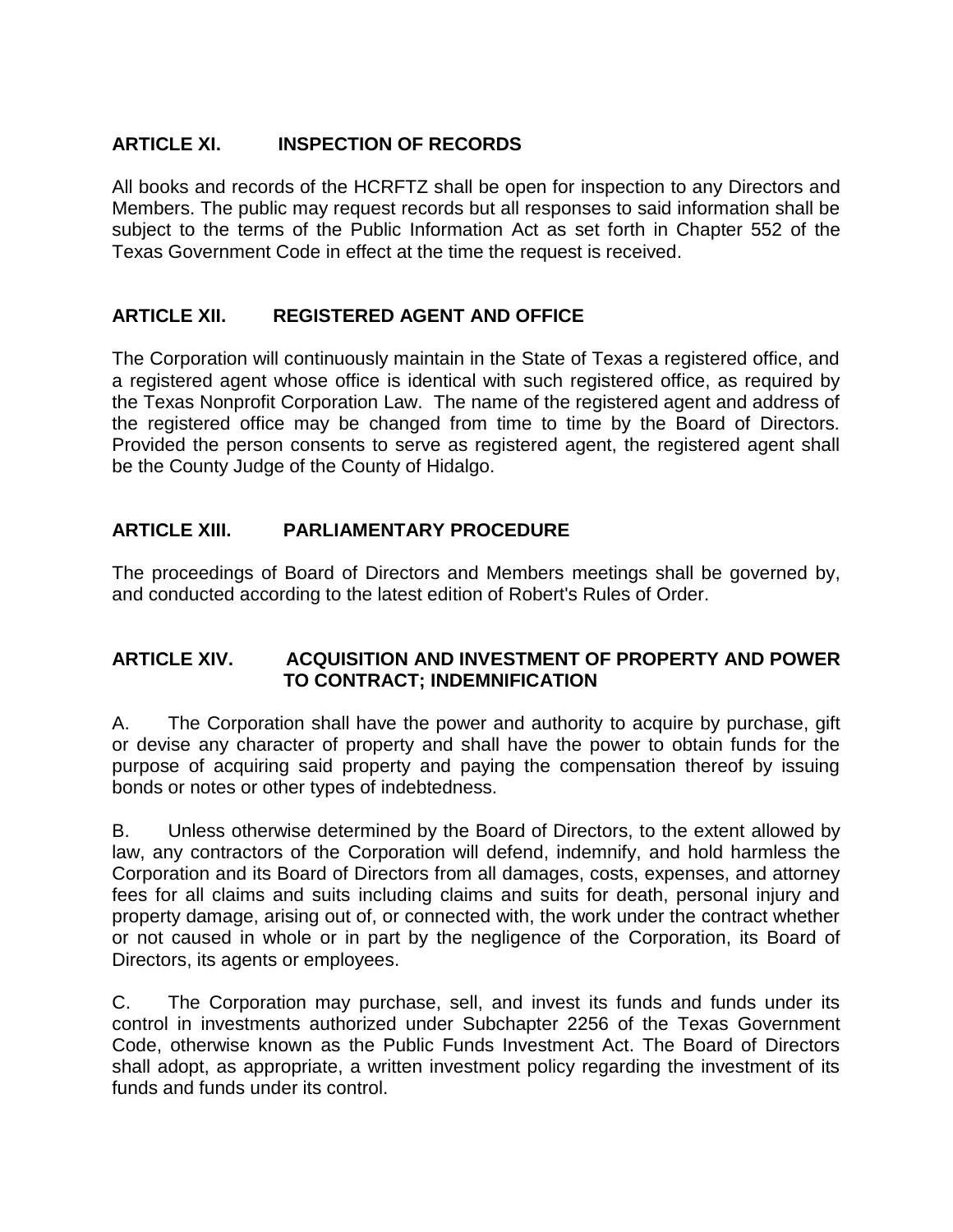#### **ARTICLE XV. COMPENSATION**

Directors are not entitled to any compensation for serving on the Board of Directors but may be reimbursed for any necessary expenses incurred in conducting HCRFTZ business, including but not limited to travel, meals and housing or any other expenses, provided such necessary expenses are approved in advance by the Board of Directors. Any reimbursement must be in compliance with Section 501(c)(6) and the Texas Nonprofit Corporation Law.

## **ARTICLE XVI CONFLICT OF INTEREST AND NEPOTISM**

A. If a Director has a substantial interest, as that term is defined in Chapter 171 of the Texas Local Government Code, in a business entity or real property, that Director shall file, before a vote or decision on any matter involving the business entity or the real property, an affidavit stating the nature and extent of the interest, and shall abstain from further participation in the matter if: (i) the action will have a special economic effect on the value of the business entity that is distinguishable from its effect on the public; or (ii) it is reasonably foreseeable that an action on the matter will have a special economic effect on the value of the property, distinguishable from its effect on the public. This affidavit must be filed with the Secretary/Treasurer of the Corporation. The Board of Directors must also comply with any and all other conflict of interest provisions in any applicable state or federal law or regulations.

B. The Board of Directors may not appoint or confirm any person to a paid position of any kind with the Corporation if that person is related to any Director within the third degree by affinity or the fourth degree by consanguinity as those terms are defined under Chapter 573 of the Texas Government Code. The Board of Directors may not make such an appointment even if the related Director abstains from voting. The Board of Directors must comply with any and all applicable state and federal laws or regulations concerning nepotism or any amendments thereof.

#### **ARTICLE XVII BUDGET**

Each year, by October 31, the Board of Directors or a committee appointed by the Board shall prepare and submit a draft of the next year's annual budget to the Members and the Board of Directors for review. After a public hearing, the Board of Directors shall approve the budget, with such revisions as determined by the Board of Directors, on or before December 31 for the upcoming year.

## **ARTICLE XVIII. DISSOLUTION**

In the event of the winding up and termination of the Corporation, no Director shall be entitled to any distribution or division of its remaining property or proceeds, and the